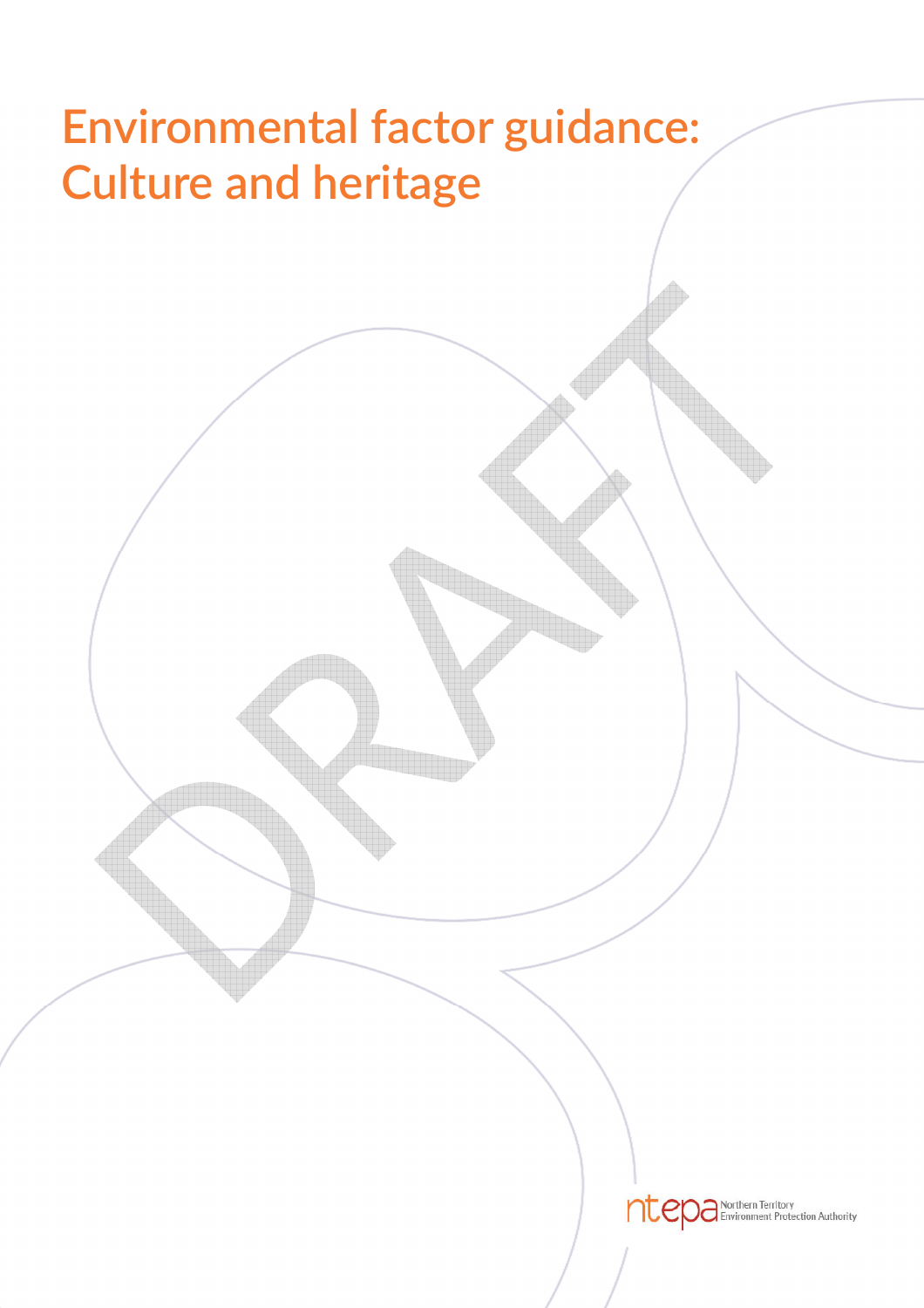# **Environmental factor guidance: Culture and heritage**

| <b>Document title</b>  | Environmental factor guidance: Culture and heritage          |  |  |
|------------------------|--------------------------------------------------------------|--|--|
| <b>Contact details</b> | Northern Territory Environment Protection Authority (NT EPA) |  |  |
| <b>Approved by</b>     | Not approved - development draft                             |  |  |
| Date approved          | Not approved - development draft                             |  |  |
| <b>Document review</b> | 3 years                                                      |  |  |
| <b>TRM</b> number      | NT EPA2022/0052-003-0005                                     |  |  |

| Version | <b>Date</b> | <b>Author</b> | Changes made           |  |  |  |
|---------|-------------|---------------|------------------------|--|--|--|
| 0.1     | 17 May 2022 | NT EPA        | Draft for consultation |  |  |  |
|         |             |               |                        |  |  |  |
|         |             |               |                        |  |  |  |



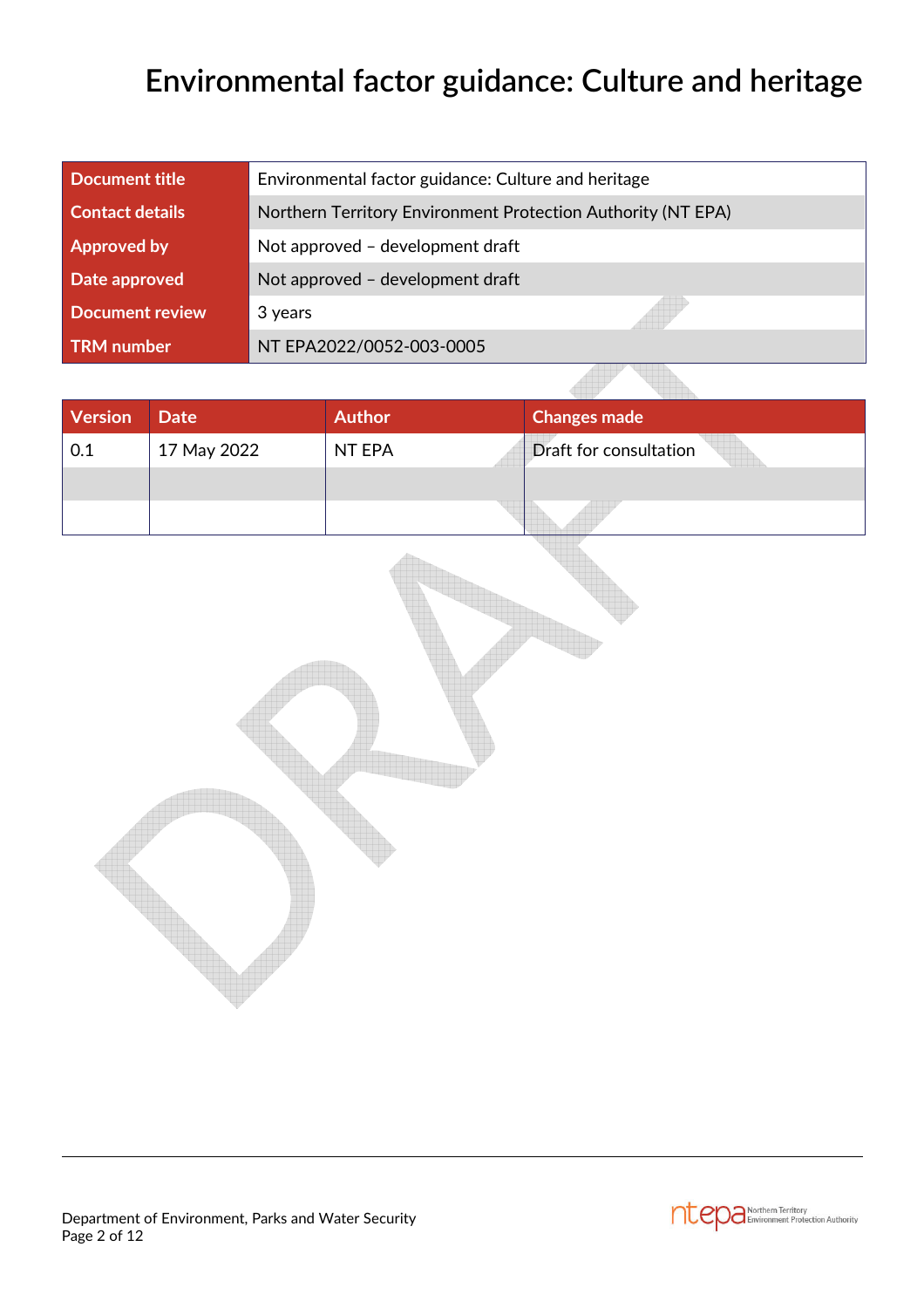# **Contents**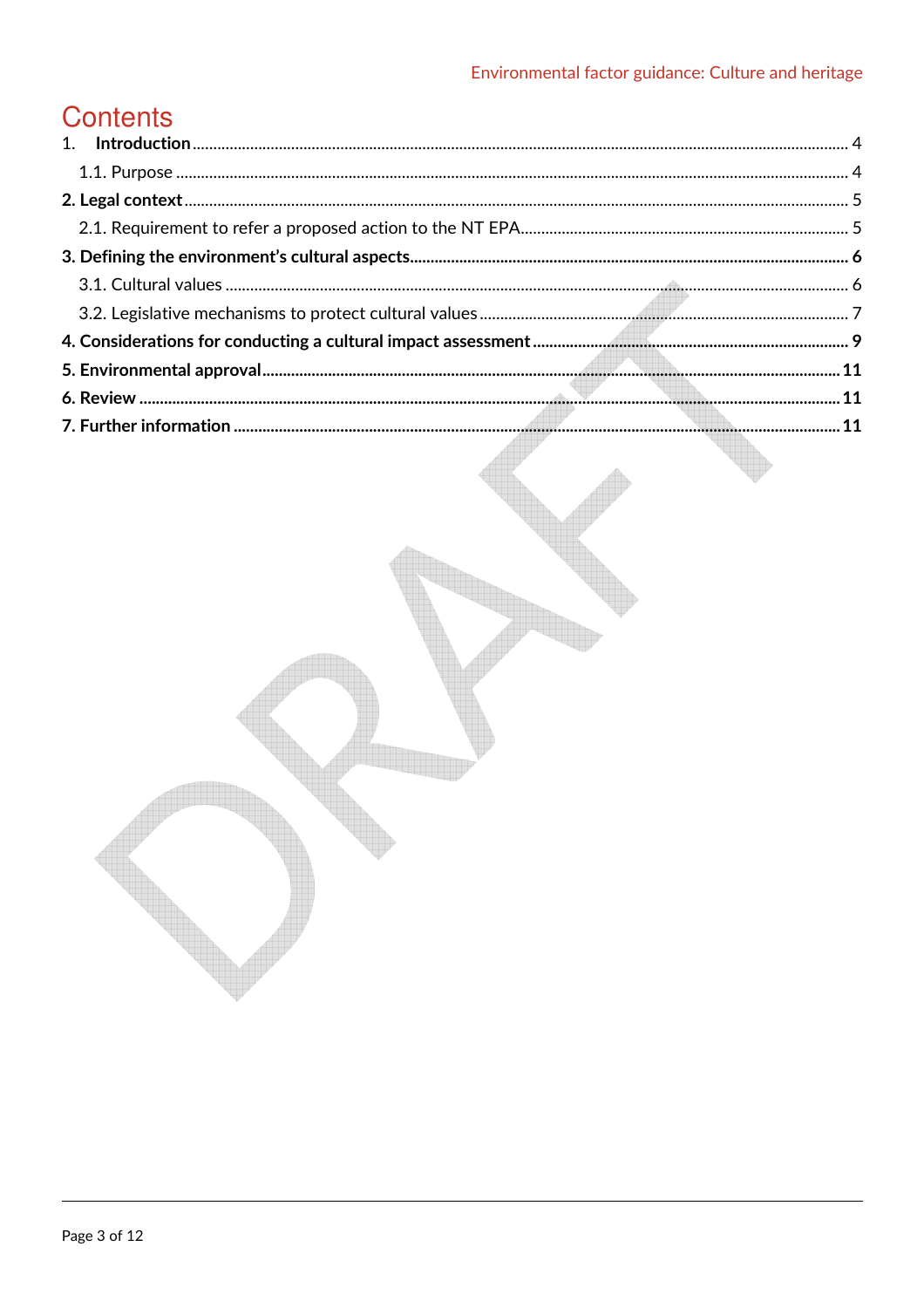# 1. Introduction

This document is part of a series of technical guidance documents developed by the Northern Territory Environment Protection Authority (NT EPA) that outline the requirements and considerations in assessing the significance, and impact, of a proposed action on identified environmental factors and objectives<sup>1</sup>, under the *Environment Protection Act 2019* (EP Act).

Under the EP Act, a proposed action that has the potential to have a significant impact on the environment must be referred to the NT EPA for assessment. The NT EPA is responsible for deciding whether a proposed action requires environmental impact assessment under the EP Act. A proposed action or strategic proposal assessed by the NT EPA requires an environmental approval from the Minister for Environment (Minister) before it can proceed in the Northern Territory (NT).

The term "environment" is defined under the EP Act to mean "all aspects of the surroundings of humans including physical, biological, economic, cultural and social aspects"<sup>2</sup> . This document provides guidance on the cultural aspects of the environment, to which the NT EPA's Environmental factor: Culture and heritage, relates.

### 1.1. **Purpose**

The purpose of this guidance is to provide an outline of the assessment of the significance of impacts under the NT EPA's Environmental factor: Culture and heritage, as part of the environmental impact assessment process.

The guideline provides advice on the following:

- 1. a proponent's obligations under the EP Act
- 2. when there is potential for significant impacts to heritage and/or Aboriginal cultural values
- 3. the assessment of potentially significant impacts to heritage and/or Aboriginal cultural values
- 4. the requirements of assessment documentation relating to the Environmental factor: Culture and heritage.

The NT EPA addresses other human aspects (social, economic and health) under the environmental factors Community and economy, and Human health (Table 1).

| <b>Theme</b>  | <b>Factor</b>               | <b>Objective</b>                                                                                   |  |
|---------------|-----------------------------|----------------------------------------------------------------------------------------------------|--|
| <b>PEOPLE</b> | Communities and economy     | Enhance communities and the economy for the<br>welfare, amenity and benefit of current and future. |  |
|               |                             | Protect culture and heritage.                                                                      |  |
|               | <b>Culture and heritage</b> |                                                                                                    |  |

|  | Table 1 NT EPA environmental factors of the People theme |
|--|----------------------------------------------------------|

 $1$  NT EPA, 2021, NT EPA Environmental factors and objectives. Environmental impact assessment - General technical guidance. <sup>2</sup> The NT EPA notes the definition of "environment" under the *Commonwealth Environment Protection and Biodiversity Conservation Act 1999* (EPBC Act) also includes "cultural aspects" as discussed in: EPBC Act Policy Statement - Definition of 'Environment' under section 528 of the EPBC Act.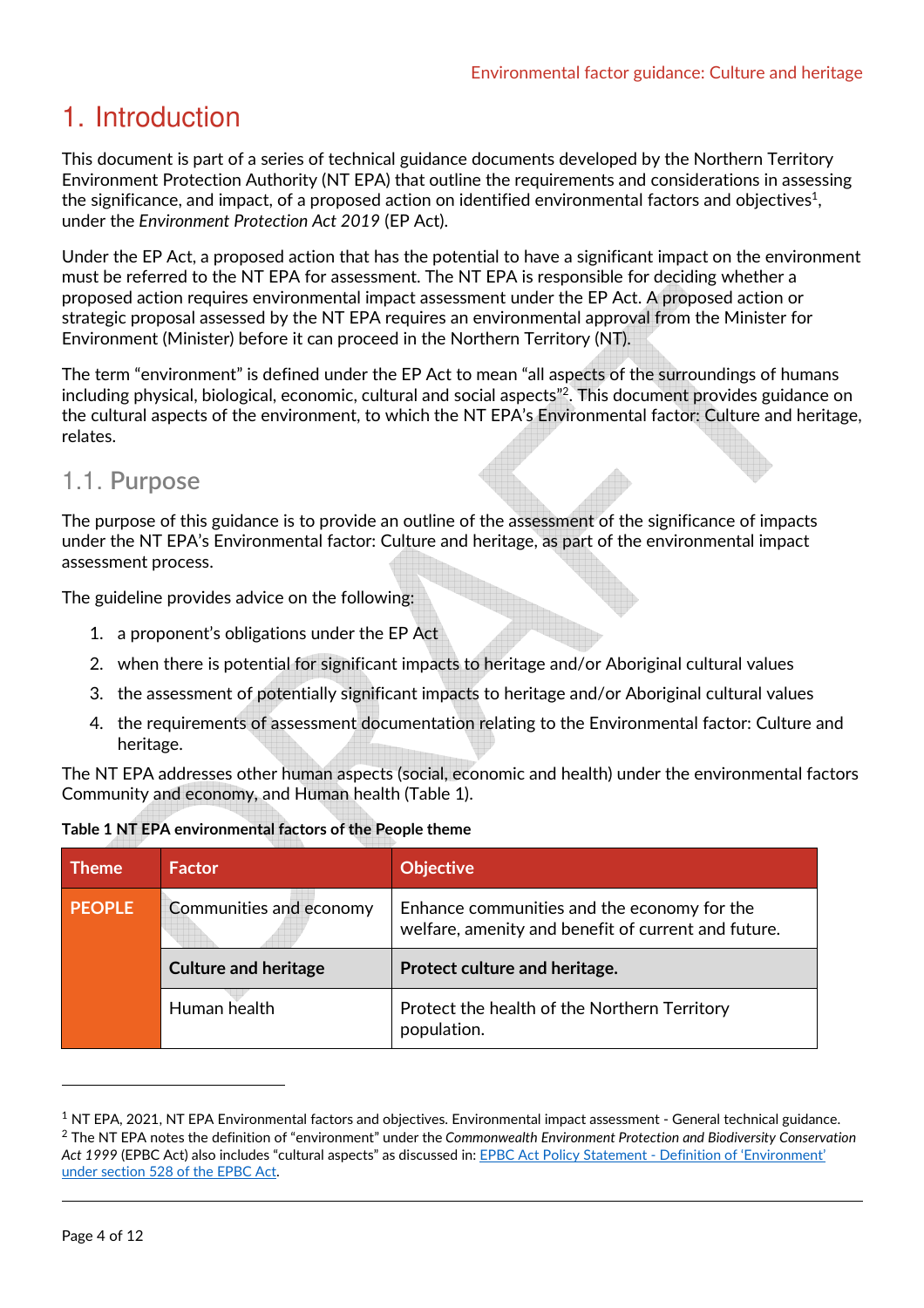### 2. Legal context

In developing the Environmental factor: Culture and heritage, and the associated environmental objective the NT EPA has taken into account, among other things:

- the objects of the EP Act, including section 3(e) "to recognise the role that Aboriginal people have as stewards of their country as conferred under their traditions and recognised in law, and the importance of participation by Aboriginal people and communities in environmental decisionmaking processes"
- the principles of ecologically sustainable development under Part 2 Division 1 of the EP Act
- the potential for a proposed action to have a significant impact, as defined under section 11 of the EP Act, on cultural values
- the objectives of the NT EPA under section 7 of the *Northern Territory Environment Protection Authority Act 2012*.

### 2.1. **Requirement to refer a proposed action to the NT EPA**

The EP Act requires proponents to refer an action that has the potential to have a significant impact on the environment, including on a cultural aspect of the environment. The decision about whether or not to refer a proposed action to the NT EPA should be informed by this guidance and the NT EPA's guidance on Referring a proposal to the NT EPA, which includes a screening tool to assist proponents to understand when a referral is required.

When referring a proposal to the NT EPA, and during an environmental impact assessment process, proponents must comply with the general duty established by Section 43 of the EP Act. The general duty of a proponent extends broadly to addressing impacts to heritage and/or Aboriginal cultural values in project planning and implementation, including the duty:

- 43(e) to consider the principles of ecologically sustainable development in the design of the proposed action
- 43(f) to apply the environmental decision-making hierarchy in the design of the proposed action
- 43(g) to consider the waste management hierarchy in the design of the proposed action.

The general duty extends to conduct relevant to undertaking any surveys, consultation, engagement and assessments for the Environmental factor: Culture and heritage, including:

- 43(a) to provide communities that may be affected by a proposed action with information and opportunities for consultation to assist each community's understanding of the proposed action and its potential impacts and benefits
- 43(b) to consult with affected communities, including Aboriginal communities, in a culturally appropriate manner
- 43(c) to seek and document community knowledge and understanding (including scientific and traditional knowledge and understanding) of the natural and cultural values of areas that may be impacted by the proposed action
- 43(d) to address Aboriginal values and the rights and interests of Aboriginal communities in relation to areas that may be impacted by the proposed action.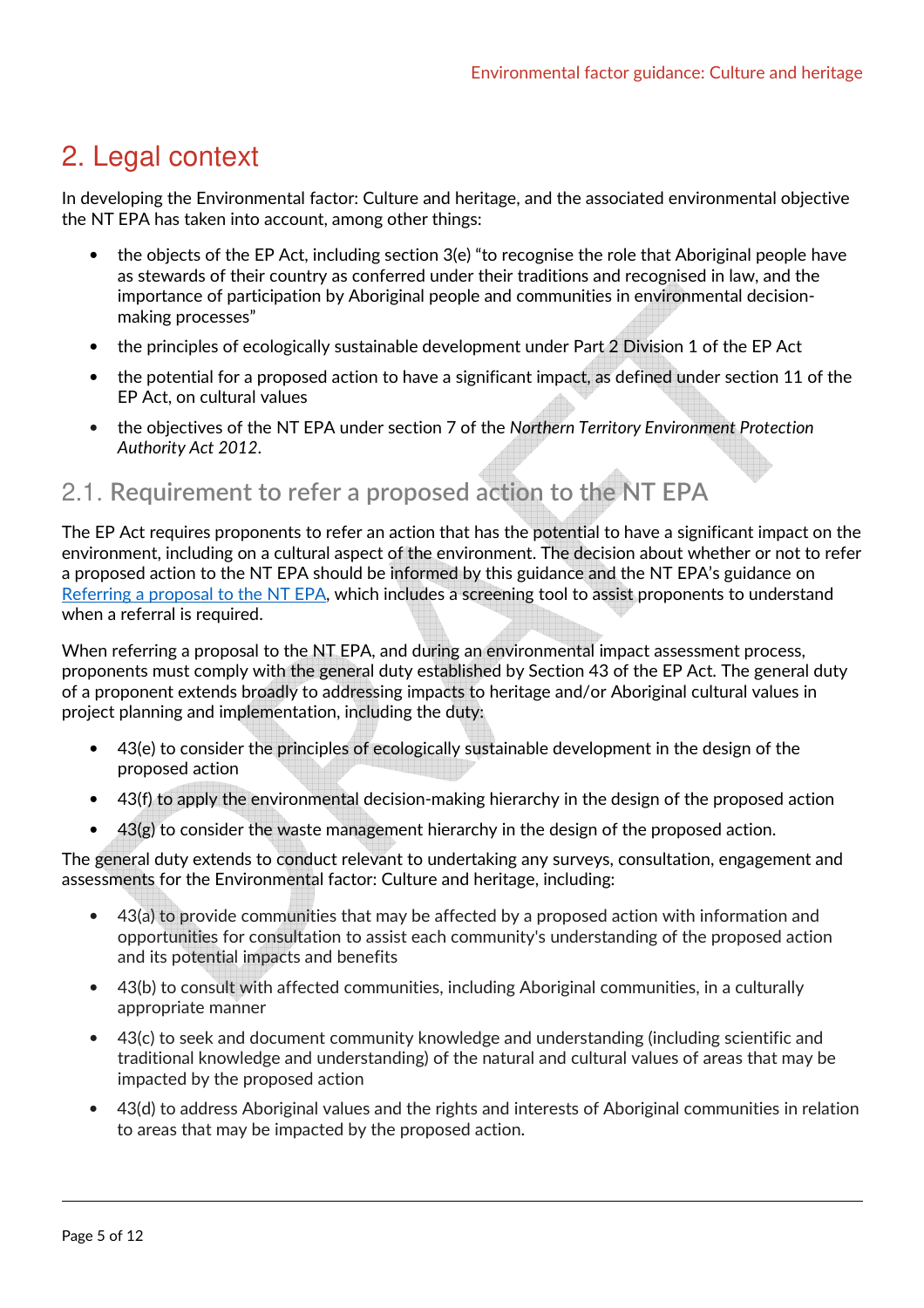A proponent should ensure that it documents (e.g. in the referral report) how its engagement methods are consistent with the general duty. This will provide the NT EPA with information to inform a decision about whether it considers that a referred action is likely to be acceptable and whether environmental impact assessment is required.

### 3. Defining the environment's cultural aspects

The EP Act defines 'environment' to include the cultural aspects of the surroundings of humans. For the purposes of environmental impact assessment, the NT EPA defines 'culture' as 'relating to the sum total of ways of living built up by a group of human beings, which is transmitted from one generation to another<sup>'3</sup>. Key to this definition is the transmission of shared knowledge and understanding about the thing the group hold to be essential and hence its intergenerational nature.

This guidance uses the term 'heritage' to mean 'the culture, traditions and national assets preserved from one generation to another<sup>14</sup>. Heritage also refers to the specific categories of heritage protected under NT and Commonwealth laws.

### 3.1. **Cultural values**

An environmental impact assessment may consider the potential impact of a proposed action on cultural values, including Aboriginal cultural values and the Territory's natural and built heritage.

The term 'values' in this guidance means 'the things of social life towards which the relevant community have an affective regard'<sup>5</sup>. The term 'cultural values' includes Aboriginal cultural values and the Territory's natural and built heritage. Accordingly, the term 'Aboriginal cultural values' used in this guidance covers the things of social life towards which Aboriginal people have an affective regard that are recognised in Common Law and protected under Northern Territory and Commonwealth legislation<sup>6</sup>.

The general duty under section 43 of the EP Act, broadly establishes the requirement for a proponent of an action to seek and document community (including traditional) knowledge and understanding of the cultural values of areas that may be affected by the action. It also requires that a proponent address Aboriginal values and the rights and interests Aboriginal communities in relation to potentially affected areas.

The laws and regulatory regimes that recognise and protect cultural values, including the Territory's natural and built heritage, and Aboriginal cultural values, rights, interests, and places and objects of Aboriginal cultural significance have, among other things, the effect of protecting the cultural aspects of the environment and hence the cultural values of an area that could be affected by an action (as relevant to the scope of the EP Act).

The NT EPA will accept and be guided by determinations made under these laws (refer to section 3.2 below) when making decisions or recommendations about the potential significant impact of a proposal including:

- risk of damage to, or interference with
- significance

 $\overline{a}$ 

<sup>3</sup> Macquarie definition of 'culture'.

<sup>&</sup>lt;sup>4</sup> Macquarie definition of 'heritage'.

<sup>5</sup> See Macquarie sociological definition of 'value' (plural).

<sup>6</sup> Specifically: ALRNT Act, NT Act, UCH Act, NTASS Act and Heritage Act.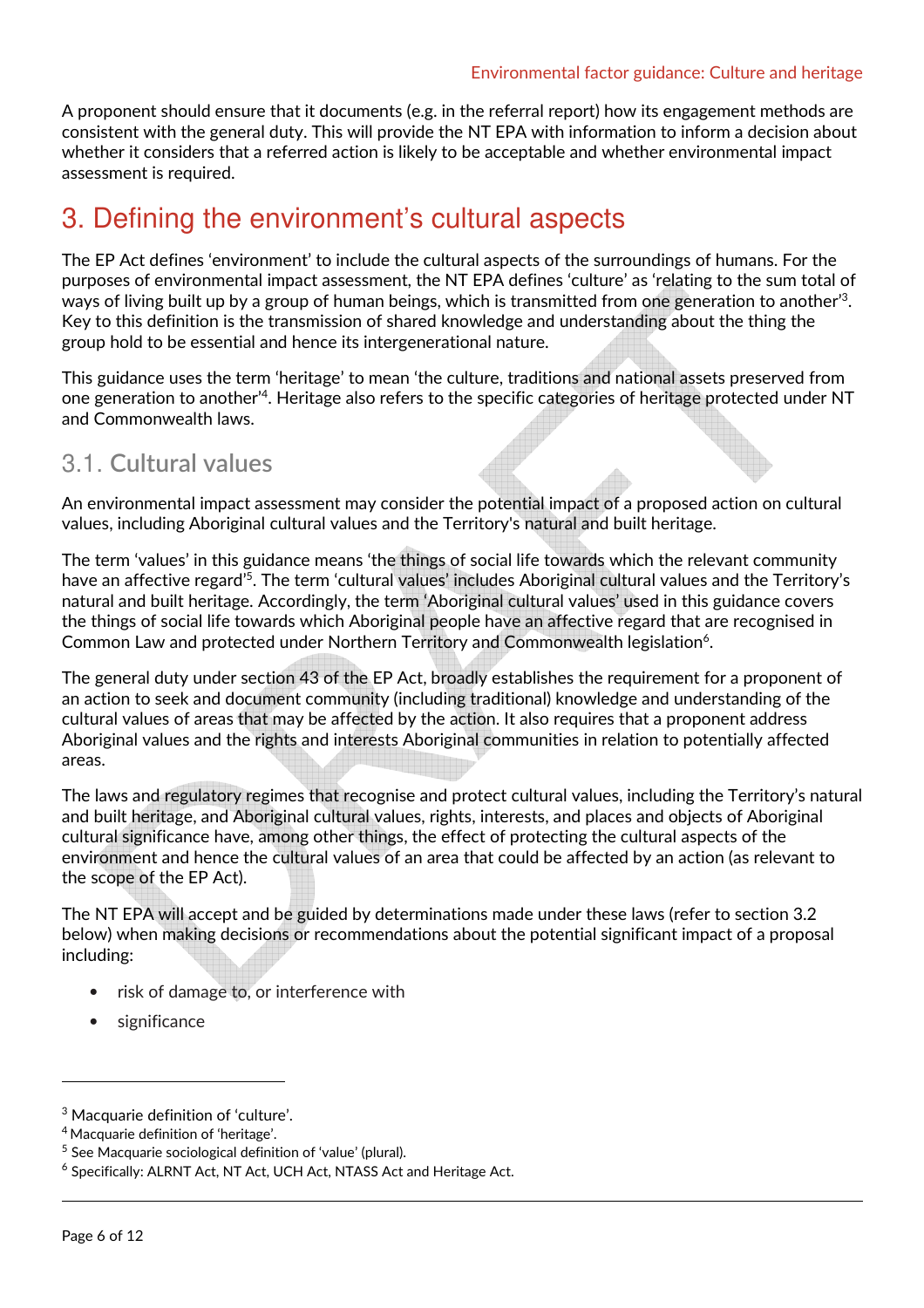- location and area affected
- regimes for protection of culture and/or heritage made under the relevant legislation.

Where public consultation elicits concerns that a proposed action may result in a significant impact on heritage and/or cultural aspects of the environment, the assessment process will consider:

- scrutiny of compliance with the existing laws and policies that give effect to the protection of heritage and Aboriginal cultural values
- the quality of the engagement with the local community by the proponent to understand, document and protect heritage and Aboriginal cultural values on or in the vicinity of the proposed action.

### 3.2. **Legislative mechanisms to protect cultural values**

In the Northern Territory the relevant laws are: the *Aboriginal Land Rights (NT) Act 1976* (Cth) (ALRNT Act) and the *Native Title Act 1993* (Cth) along with complementary NT legislation; the *Northern Territory Aboriginal Sacred Sites Act 1989* (NTASS Act) and the *Heritage Act 2011* (Heritage Act). Together these laws create a system for recognising and protecting the cultural values of an area, including Aboriginal traditional land rights and interests and cultural values, sacred sites and places and objects of heritage significance to the general community.

The following sections summarise these laws and the frameworks that they establish for agreeing, negotiating and protecting rights and values.

#### **Native Title Act 1993 (Cth)**

The *Native Title Act 1993* establishes the framework for an agreement between a proponent and the native title holders (Indigenous Land Use Agreement)<sup>7</sup> about the use and management of areas of land and/or waters.

The courts have determined that native title rights are communal, perpetual and extensive and may not be extinguished without the owners of the native title being fully compensated on just terms. Native title rights comprise the following non-exclusive rights, in accordance with traditional laws and customs:

- 1. the right to travel over, move about and to have access to the application area;
- 2. the right to hunt, fish and forage on the application area;
- 3. the right to gather and to use the natural resources of the application area such as food, medicinal plants, wild tobacco, timber, stone and resin;
- 4. the right to have access to and use the natural water of the determination area;
- 5. the right to live on the land, to camp, to erect shelters and other structures;
- 6. the right to:
	- a) engage in cultural activities
	- b) conduct ceremonies
	- c) hold meetings

 $\overline{a}$ 

<sup>7</sup> <https://www.austrade.gov.au/land-tenure/native-title/indigenous-land-use-agreements>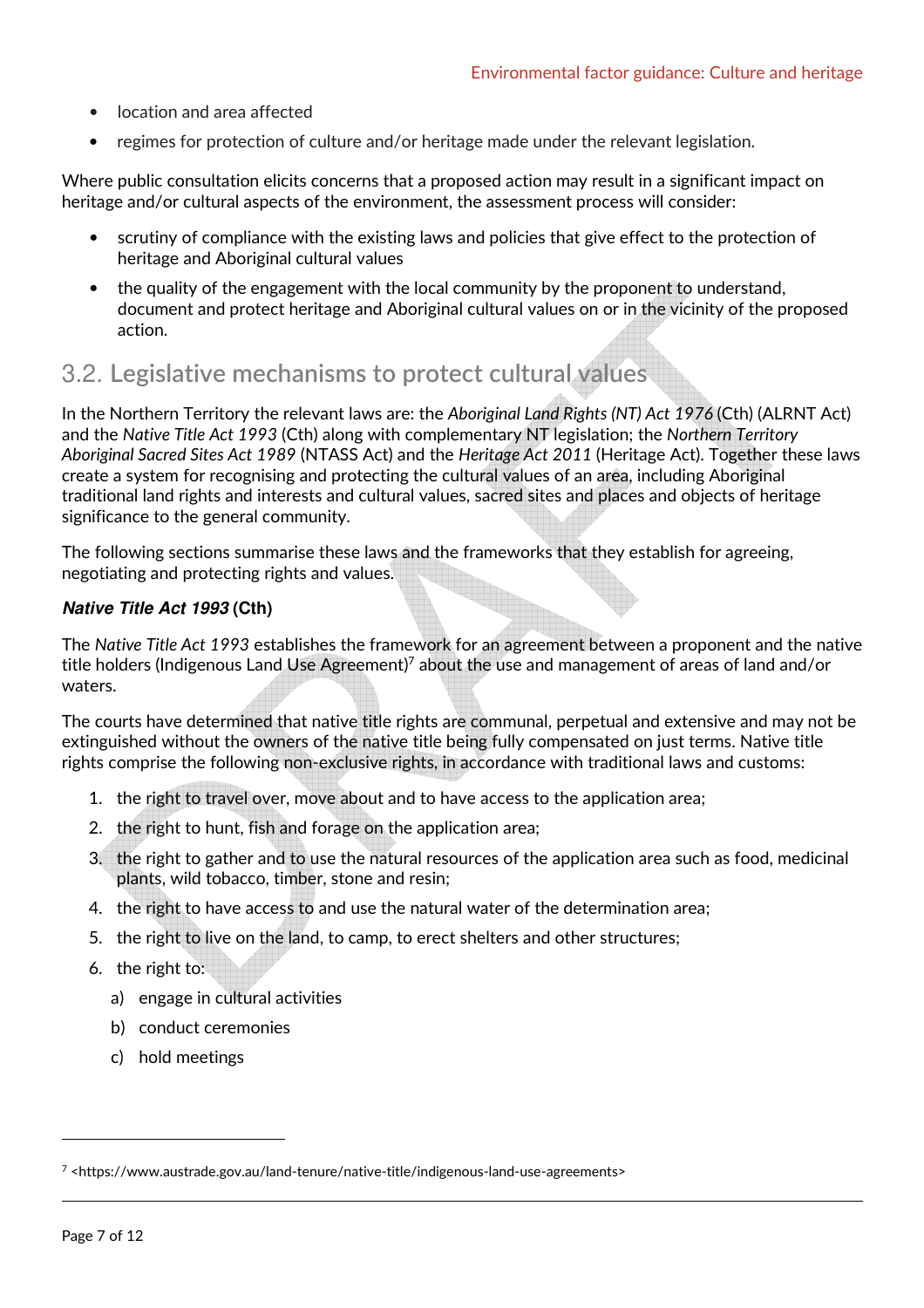- d) teach the physical and spiritual attributes of places and areas of importance on or in the land and waters
- e) participate in cultural practices relating to birth and death, including burial rights;
- 7. the right to have access to, maintain and protect sites of significance on the application area; and
- 8. the right to share or exchange subsistence and other traditional resources obtained on or from the land or waters (but not for any commercial purposes).<sup>8</sup>

For NT pastoral leasehold land, proponents should be aware that native title co-exists with pastoral leases, regardless of whether a determination of native title has been made under the *Native Title Act 1993*. Any change to the terms of the lease that are likely to affect native title require the statutory process in the *Native Title Act 1993* to be followed, which includes a requirement to notify the affected native title owning group.

#### **Aboriginal Land Rights (Northern Territory) Act 1976 (Cth)**

The ALRNT Act sets the parameters of sacred site laws in the Northern Territory. As a consequence, sacred sites are more broadly defined and more explicitly protected than in any other jurisdiction.

On all land tenures, any site that is "significant according to Aboriginal tradition"<sup>9</sup> is defined in the ALRNT Act as a "sacred site" and is protected automatically.

Further, the ALRNT Act limits the powers of the Northern Territory Legislative Assembly with respect to Aboriginal sacred sites. Sacred sites must be protected. The ALRNT Act allows no scope for either an administrative or political process to determine the priority for protection based on the degree of significance of a sacred site or on consideration of other interests (section 73 ALRNT Act).

The ALRNT Act also gives Land Councils the function:

*"to assist Aboriginals in the taking of measures likely to assist in the protection of sacred sites on* land (whether or not Aboriginal Land) in the area of the Land Council" (ALRNT Act section 23(1)(ba)).

#### **Underwater Cultural Heritage Act 2018 (Cth)**

The *Underwater Cultural Heritage Act 2018* (UCH Act) protects Australia's underwater cultural heritage including shipwrecks and their associated relics, sunken aircraft and other underwater heritage. In the NT, the UCH Act is administered by the Heritage Branch of the Department of Territory Families, Housing and Communities (DTFHC). There is some regulatory overlap between the UCH Act and the Heritage Act, in that some underwater heritage is protected under both Acts.

#### **Northern Territory Aboriginal Sacred Sites Act 1989 (NT)**

The NTASS Act establishes the Aboriginal Areas Protection Authority (AAPA) with the purpose of protecting sacred sites by:

• Consulting with the Aboriginal custodians of sacred sites "on or in the vicinity of land where use or works is proposed" to ensure that sacred sites are protected.

<sup>&</sup>lt;sup>8</sup> GRIFFITHS J [2019] HCA 7 <https://eresources.hcourt.gov.au/downloadPdf/2019/HCA/7>

<sup>9</sup> This definition is also used in the NTASS Act, the Commonwealth *Aboriginal & Torres Strait Islander Heritage Protection Act (1984)*  and in the list of Native Title rights determined under the Native Title Act.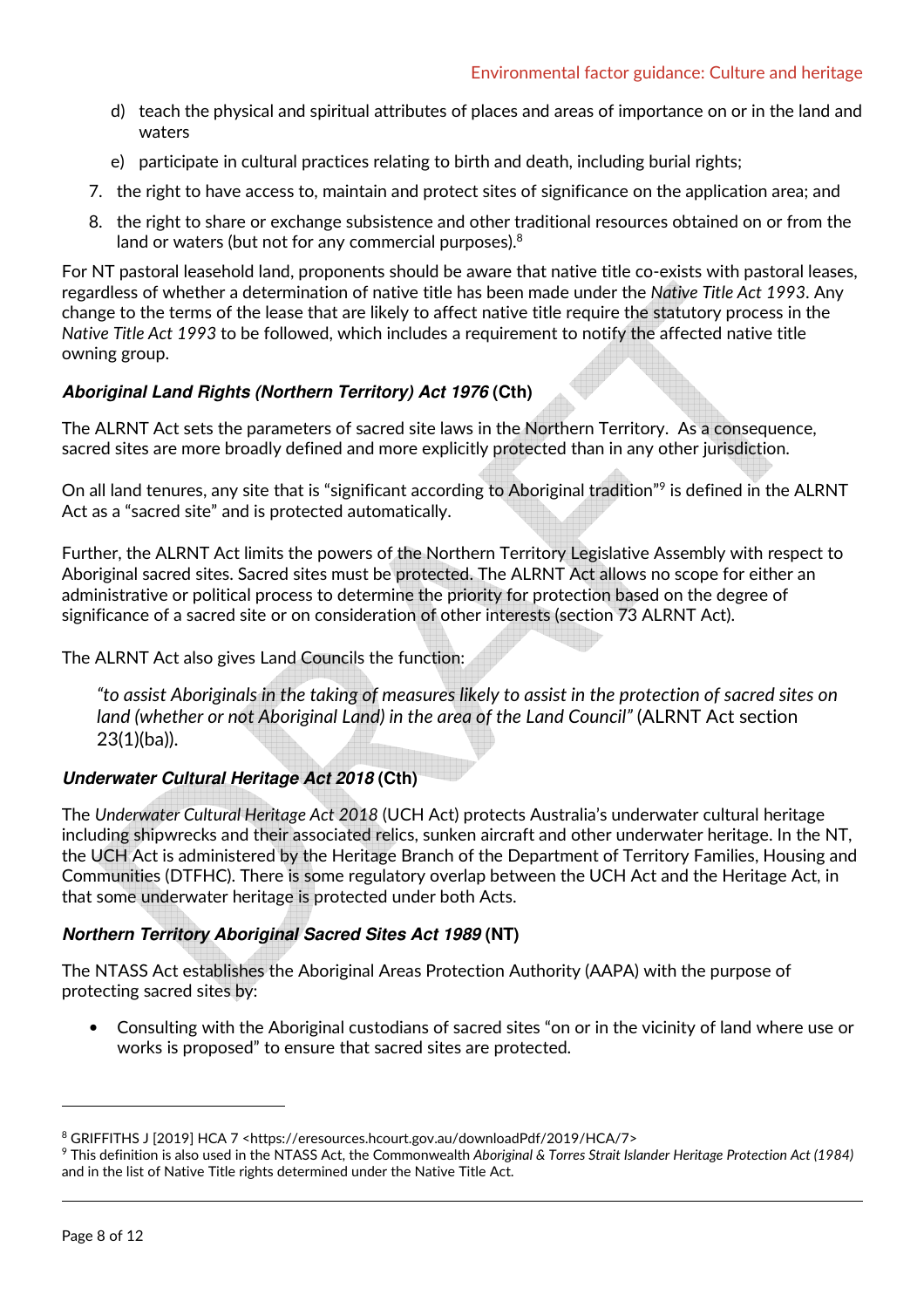- Determining the nature of the risk to any sacred site created by a particular land use proposal referred under Division 1A of NTASS Act.
- In accordance with the wishes of the Aboriginal custodians, and subject to the proposed work or use of land not damaging or interfering with any sacred site on or in the vicinity, AAPA may issue an approval – termed an Authority Certificate (section 22 NTASS Act).

This process ensures that Aboriginal custodians inform the implications of the existence of a sacred site on a particular land use proposal on a case by case basis. To enable this to occur regardless of the underlying land tenure the NTASS Act establishes a process whereby Aboriginal custodians may apply for a site(s) to be Registered and further, the Act establishes the right of entry onto any land reasonably necessary to protect sacred sites – and makes it unlawful to obstruct a person exercising this right (sections 46 & 47 NTASS Act).

#### **Heritage Act 2011 (NT)**

The Heritage Act protects places and objects of heritage significance, including natural and built heritage, and archaeological places and objects relating to past human occupation of the Territory. There may be an overlap between areas protected under the Heritage Act and the NTASS Act.

The Heritage Act gives presumptive protection for all Aboriginal or Macassan archaeological places (by making them 'heritage places'). These are defined as places that 'relate to the past occupation of the Territory by Aboriginal or Macassan people' and include rock art, deposits left by past occupation and burial remains.

In addition to archaeological places, the Heritage Act also presumptively protects Aboriginal and Macassan archaeological objects: 'relics that relate to the past occupation of the Territory by Aboriginal or Macassan people'. The definition of 'relic' includes artefacts, human remains and rock or wood carving. The Heritage Act makes it unlawful to 'damage, remove or interfere with' Aboriginal human remains. Failure to report the discovery of Aboriginal human remains is also an offence (Heritage Act sections 111-114).

Both the NTASS Act and Heritage Act establish processes for Aboriginal groups to have areas 'of significance according to Aboriginal tradition' and other places of cultural significance officially recognised and protected (Division 2, NTASS Act & Chapter 2 Heritage Act).

### 4. Considerations for conducting a cultural impact assessment

The assessment of impacts on cultural values must be undertaken using engagement and consultation methods that are consistent with the proponent's general duty (EP Act section 43) (see below) and the NT EPA's guidance on Stakeholder consultation and engagement.

Proponents are encouraged to design proposals to comply with all laws that protect cultural values. This includes designing proposals to avoid sacred sites and to consult early with AAPA with a view to obtaining an Authority Certificate should AAPA determine there are ground to justify providing one. The NT EPA will place significant weight on an AAPA Authority Certificate given the comprehensive regulatory regime in the NTASS Act.

The general process for undertaking an environmental impact assessment for the 'Culture and heritage' factor is outlined below.

1. Identify and document the cultural values (including Aboriginal cultural values, and the Territory's natural and built heritage values) that are relevant to the proposal.

It is recommended that professional expertise be sought for assessments related to the Territory's natural and built heritage commensurate with the likely complexity of the environment.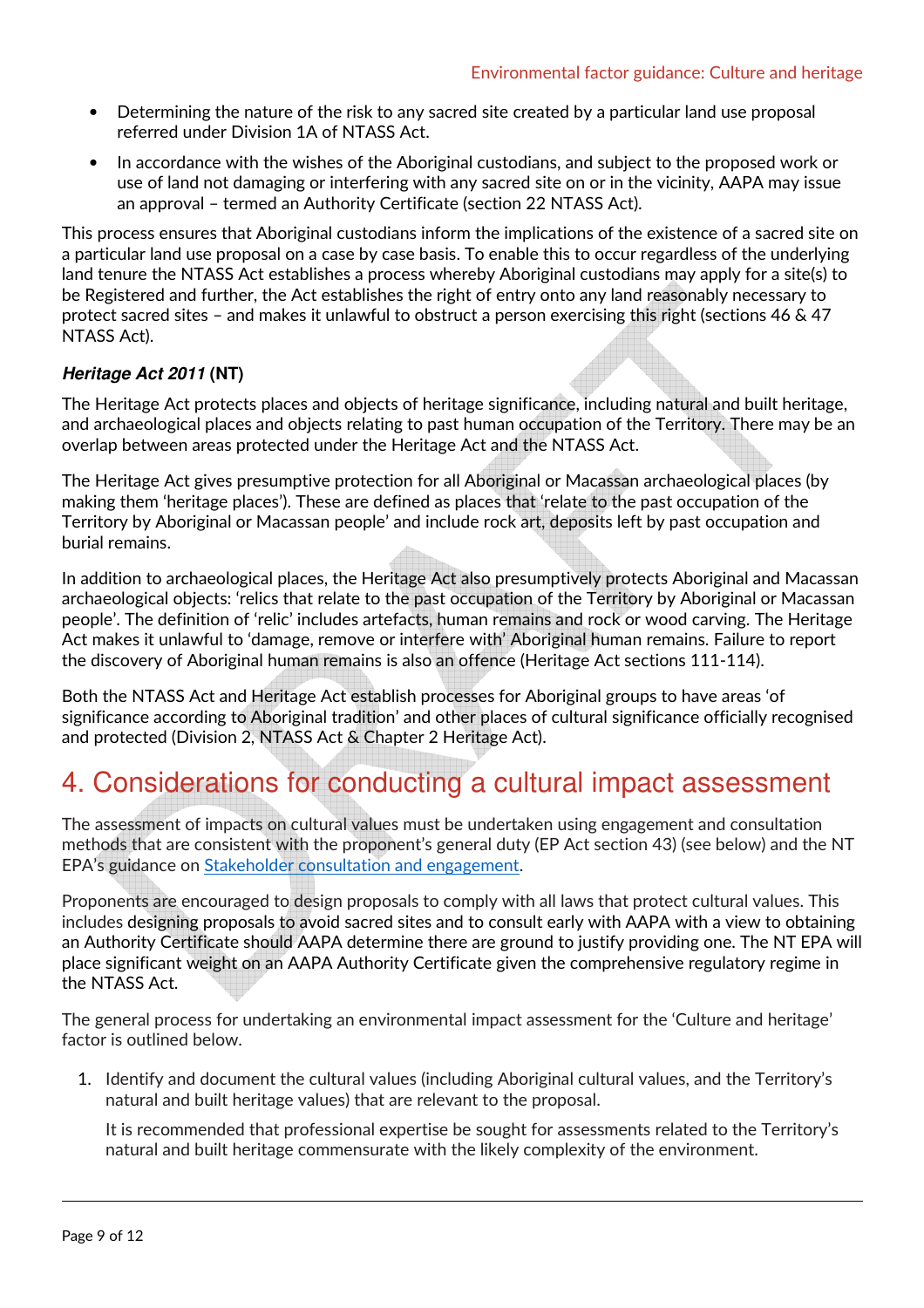For Aboriginal cultural values, it is recommended that:

- the AAPA be contacted with a view to:
	- o determine if there are any sites of significance according to Aboriginal tradition (sacred sites) in the vicinity of the proposal
	- o making an application for the issue of an Authority Certificate to determine any conditions (arising from the existence of such sites) that would apply to the proposal.
- The Heritage Branch of DTFHC be contacted to determine:
	- o whether there are any known or likely heritage places or objects in the area that could be affected by a proposal
	- o whether archaeological survey is required to identify if there are any heritage places or objects in the area that could be affected by a proposal.

While many places of cultural value in the Northern Territory have been identified, and in some cases protected by legislation, many areas have not been subject to archaeological and/or sacred site surveys. Consultation and surveys may result in the discovery of previously unknown cultural values, including heritage places or objects, sacred sites, or natural or built heritage of the Territory.

Aboriginal heritage places and objects, and sacred sites are protected by law regardless of whether they have been previously identified. Hence it is imperative to contact and seek advice from the Heritage Branch of DTFHC, and the AAPA.

The scope of any archaeological surveys must be consistent with advice (and to the satisfaction of) the Heritage Branch of DTFHC.

2. Identify cultural values and assess the potential for those values to be significantly impacted by the proposed action. This can be considered in the context of section 11 of the EP Act $^{10}$ .

It should be noted that for sacred sites and significant heritage places or objects, any impact may be considered highly significant.

- 3. Provide an assessment of the extent of impacts on all cultural values. This should include impacts from the planning, design, construction, operation, rehabilitation and closure of the action and the residual impacts that will persist at the end of life of the action. The assessment should consider indirect and cumulative impacts. The impact assessment must include sufficient detail and analysis to provide a clear understanding of the potential impacts of the action on the identified cultural values. Where impacts will be avoided, detail the reasons for this and the avoidance measures that would be implemented.
- 4. Where relevant, identify any mitigation measures required to meet the NT EPA's objective of protecting culture and heritage. Measures may include:
	- the issue of an AAPA Authority Certificate which specifies the conditions under which works, on or in the vicinity of a sacred site, may take place and any protective measures that must be implemented.

<sup>10</sup> *'A significant impact of an action is an impact of major consequence having regard to:* 

*<sup>(</sup>a) the context and intensity of the impact; and* 

*<sup>(</sup>b) the sensitivity, value and quality of the environment impacted on and the duration, magnitude and geographic extent of the impact.'*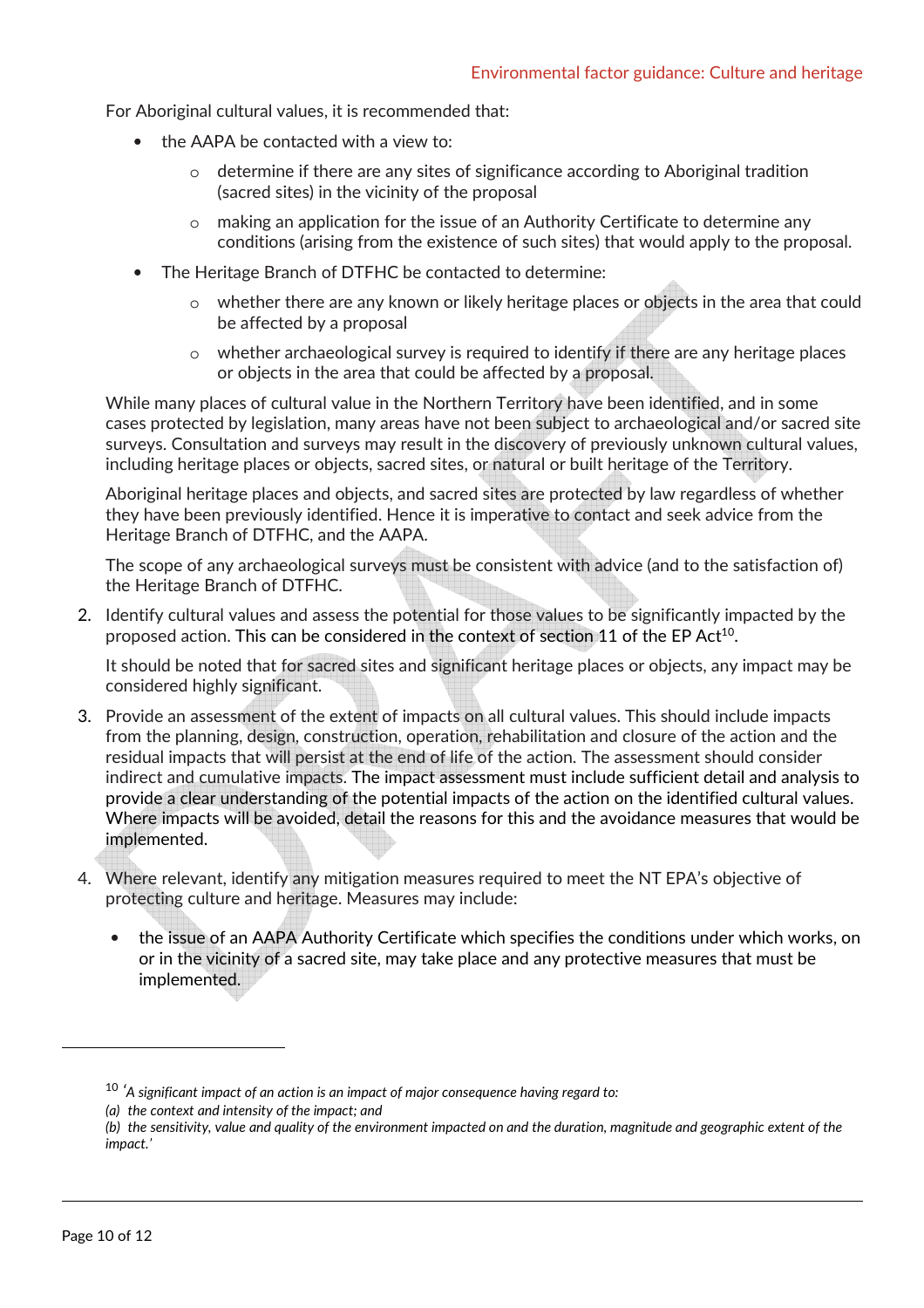- management controls to prevent the proposal having a significant impact on cultural values in an area that could be affected by the action, either by avoiding impact or mitigating impact to an acceptable level
- measures recommended by, or authorisation required from, the Heritage Branch of DTFHC in relation to heritage places or objects
- measures to ensure that required access to land will be maintained (e.g. as agreed through an Indigenous Land Use Agreement).
- 5. Where relevant, identify proposed monitoring and reporting activities and adaptive management strategies to demonstrate that important cultural and heritage values are protected.
- 6. Where significant cultural impacts are assessed under the EP Act, the NT EPA may require the measures proposed to manage, monitor and report on cultural impacts to be presented in a cultural heritage management plan.

### 5. Environmental approval

The Minister is responsible for granting or refusing to grant an environmental approval.

At the conclusion of the environmental impact assessment process the NT EPA provides its assessment report to the Minister and advises on the acceptability of an action. The NT EPA advises the Minister to grant or refuse to grant an environmental approval, including recommended conditions of approval when the advice recommends an environmental approval be granted. The Minister is not bound by the NT EPA's advice.

In its assessment report, the NT EPA will advise the Minister as to the environmental acceptability of an action with respect to its Culture and heritage factor objective. The NT EPA may recommend to the Minister that an environmental approval impose conditions to avoid, mitigate or manage impacts on cultural values, such as through requiring implementation of measures, monitoring, reporting, and ongoing engagement with stakeholders and the community.

The Department of Environment, Parks and Water Security (DEPWS) is responsible for monitoring the compliance of an action with its environmental approval. An action is legally required to comply with the requirements of the EP Act and the conditions of the environmental approval, and may be subject to enforcement action in the event of a non-compliance.

### 6. Review

This guidance will be finalised, taking into account comments received through consultation. A review of this guidance will be undertaken within three years to ensure it remains contemporary within the policy and regulatory environment at that time.

# 7. Further information

This guidance should be read in conjunction with the NT EPA's guidance on Referring a proposed action to the NT EPA.

For specific advice about conducting heritage surveys for places and object protected under the Heritage Act, place contact Heritage Branch of DTFHC: Heritage.Branch@nt.gov.au.

To apply for an Authority Certificate or conduct sacred sites surveys, please contact the AAPA at: Enquiries.AAPA@nt.gov.au